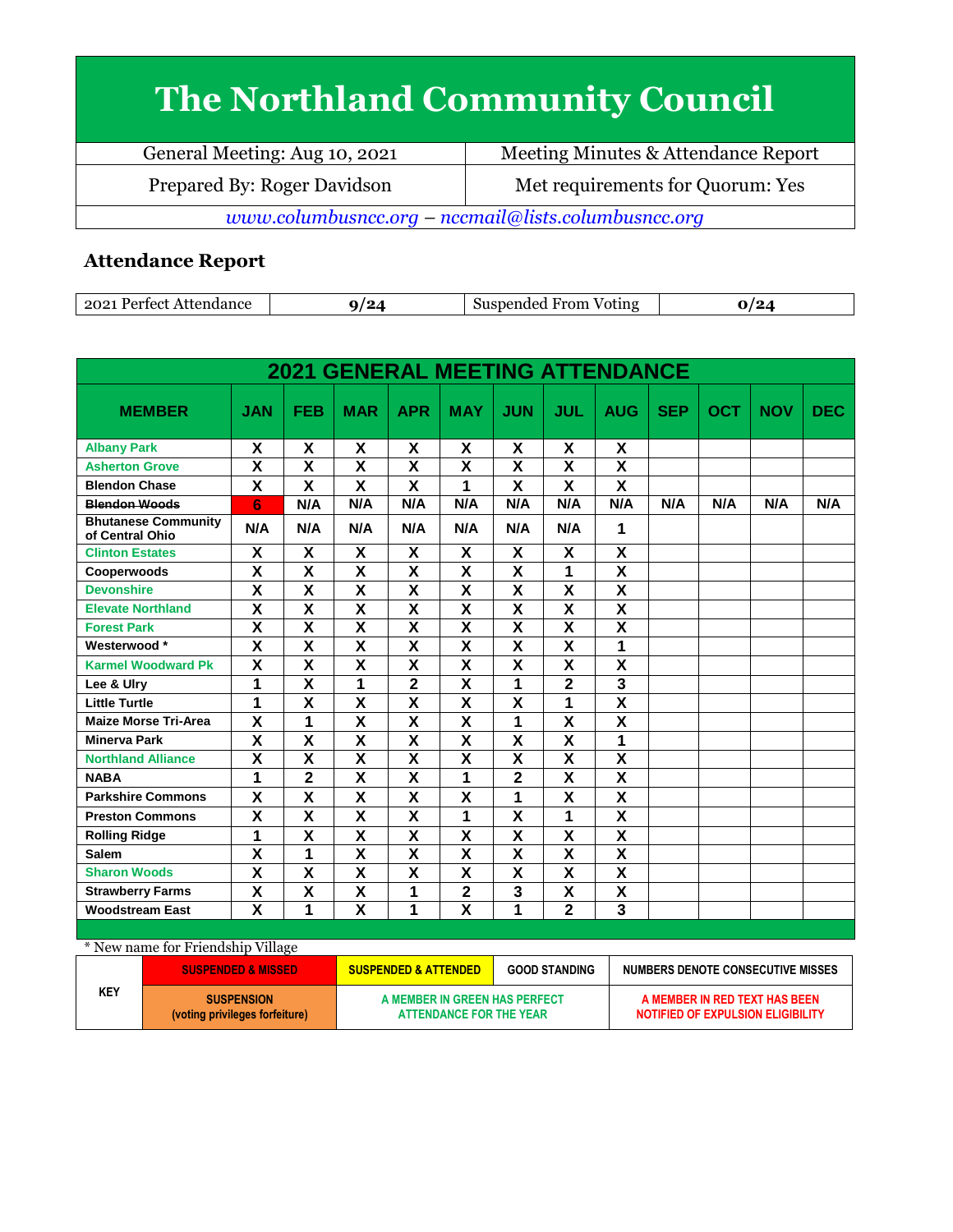| <b>Roll Call</b>                             | Roll was taken. See above chart for details.                                                                            |
|----------------------------------------------|-------------------------------------------------------------------------------------------------------------------------|
|                                              | <b>Liaison Reports</b>                                                                                                  |
| <b>Columbus Fire Department</b>              |                                                                                                                         |
| Station 24                                   | No report<br>$\bullet$                                                                                                  |
| <b>Columbus Police Department</b>            |                                                                                                                         |
| <b>Officer Larry Geis</b>                    | Officer Yandrich has taken over liaison for 18th precinct,<br>$\bullet$                                                 |
| Officer Dan Yandrich                         | talked about email regarding Morse Road robberies                                                                       |
| City Attorney's Office                       |                                                                                                                         |
| <b>Sarah Pomeroy</b>                         | Brought information handouts<br>$\bullet$                                                                               |
| 614-645-8619                                 | Project taillight, free taillight repair for students<br>$\bullet$                                                      |
| scpomeroy@columbus.gov                       |                                                                                                                         |
| <b>FACT &amp; Consider Biking</b>            | No report<br>٠                                                                                                          |
| David Roseman - djroseman@msn.com            |                                                                                                                         |
| <b>Columbus Public Library Liaison</b>       | No report                                                                                                               |
| Keith Hanson (Karl Road Branch Manager)      |                                                                                                                         |
|                                              | The next to last 161 Task Force Cleanup will be this Saturday<br>$\bullet$                                              |
| <b>Northland Area Business Association</b>   | August 14th at 9 AM, meet behind Jiffy Lube                                                                             |
| Dave Cooper                                  | Ink Well has moved to the Ashland University building,<br>$\bullet$                                                     |
|                                              | 1900 E Dublin Granville Rd, Suite 115                                                                                   |
| <b>City of Columbus Community Liaison</b>    | No report<br>$\bullet$                                                                                                  |
| Alfred Akainyah - aaakainyah@columbus.gov    |                                                                                                                         |
| <b>Columbus Community Engagement</b>         | No report<br>$\bullet$                                                                                                  |
| Sandra R. López - srlopez@columbus.gov       |                                                                                                                         |
|                                              | <b>Selected Discussions</b>                                                                                             |
|                                              | Special quests City Council member Emmanuel Remy and<br>$\bullet$                                                       |
| <b>Roundtable Discussion</b>                 | House District 25 Representative Dontavius Jarrells talked                                                              |
|                                              | to the group.                                                                                                           |
|                                              |                                                                                                                         |
|                                              | <b>NCC Officer Reports</b>                                                                                              |
| <b>Treasurer</b>                             | No report<br>$\bullet$                                                                                                  |
| <b>Felix Quachey</b>                         |                                                                                                                         |
|                                              | Vacant position, secretary needed<br>$\bullet$                                                                          |
| <b>Secretary</b>                             | Motion and seconded to accept minutes as submitted via<br>$\bullet$                                                     |
| <b>Vice President</b>                        | email, motion passed                                                                                                    |
| Roger Davidson                               | No report<br>$\bullet$                                                                                                  |
|                                              | $\bullet$                                                                                                               |
| <b>President</b>                             | Elevate Northland is having a Unity Festival on Sept 18th 4 to<br>6 PM outside of the Karl Road YMCA. Still looking for |
| Alicia Ward                                  | vendors who can sign up online at                                                                                       |
|                                              | https://elevatenorthland.org/northland-festival-sign-up                                                                 |
|                                              | <b>NCC Committee Reports</b>                                                                                            |
| <b>Banquet Committee</b>                     |                                                                                                                         |
| Alicia Ward, Chair                           | No report<br>$\bullet$                                                                                                  |
| <b>Independence Day Parade Committee</b>     | No report<br>$\bullet$                                                                                                  |
| Web site is <b>northlandparade.org</b>       |                                                                                                                         |
| <b>Development Committee</b>                 | Upcoming meeting on August 25 <sup>th</sup> will be in person, will go<br>$\bullet$                                     |
| Dave Paul, Chair                             | back to meeting at Franklin County Job and Family Services                                                              |
| <b>Graphics and Code Task Force</b>          | Information about Northland Swim Club which was<br>$\bullet$                                                            |
| <b>Bill</b> Logan                            | originally built in 1965                                                                                                |
|                                              | <b>Additional Discussions</b>                                                                                           |
| <b>Other Old Business</b>                    | No report<br>$\bullet$                                                                                                  |
| <b>Other New Business</b>                    | No report<br>$\bullet$                                                                                                  |
| <b>Open Forum</b><br>Comments, Announcements | Staff member from Head Start discussed their child care<br>$\bullet$<br>program / options                               |

**Meeting Adjourned: 7:24 PM**

**NCC Officer contact**